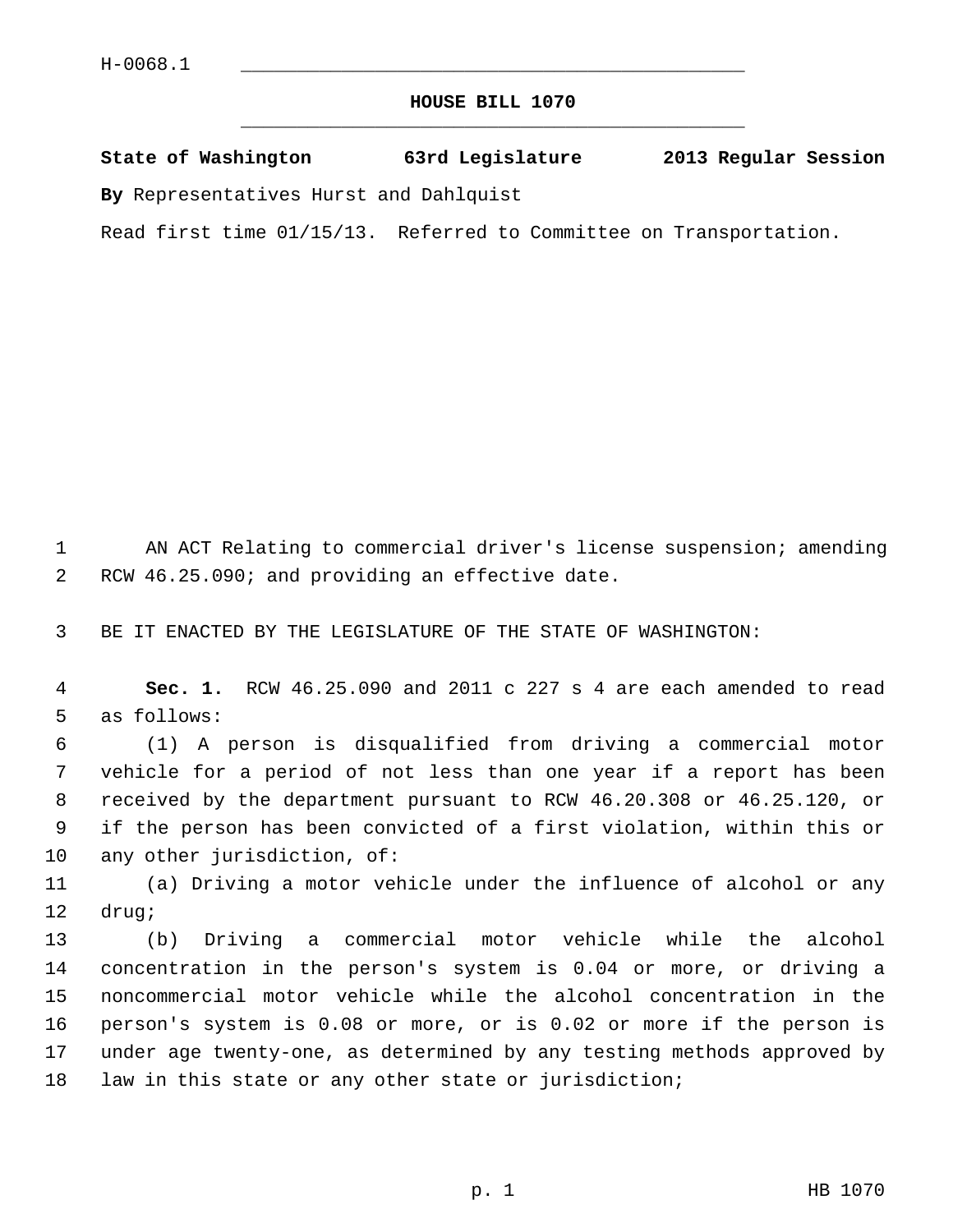1 (c) Leaving the scene of an accident involving a motor vehicle 2 driven by the person;

3 (d) Using a motor vehicle in the commission of a felony;

 4 (e) Refusing to submit to a test or tests to determine the driver's 5 alcohol concentration or the presence of any drug while driving a motor 6 vehicle;

 7 (f) Driving a commercial motor vehicle when, as a result of prior 8 violations committed while operating a commercial motor vehicle, the 9 driver's commercial driver's license is revoked, suspended, or 10 canceled, or the driver is disqualified from operating a commercial 11 motor vehicle;

12 (g) Causing a fatality through the negligent operation of a 13 commercial motor vehicle, including but not limited to the crimes of 14 vehicular homicide and negligent homicide.

15 If any of the violations set forth in this subsection occurred 16 while transporting hazardous material, the person is disqualified for 17 a period of not less than three years.

18 (2) A person is disqualified for life if it has been determined 19 that the person has committed or has been convicted of two or more 20 violations of any of the offenses specified in subsection (1) of this 21 section, or any combination of those offenses, arising from two or more 22 separate incidents.

23 (3) The department may adopt rules, in accordance with federal 24 regulations, establishing guidelines, including conditions, under which 25 a disqualification for life under subsection (2) of this section may be 26 reduced to a period of not less than ten years.

27 (4) A person is disqualified from driving a commercial motor 28 vehicle for life who uses a motor vehicle in the commission of a felony 29 involving the manufacture, distribution, or dispensing of a controlled 30 substance, as defined by chapter 69.50 RCW, or possession with intent 31 to manufacture, distribute, or dispense a controlled substance, as 32 defined by chapter 69.50 RCW.

33 (5)(a) A person is disqualified from driving a commercial motor 34 vehicle for a period of:

35 (i) Not less than sixty days if:

36 (A) Convicted of or found to have committed a second serious 37 traffic violation while driving a commercial motor vehicle; or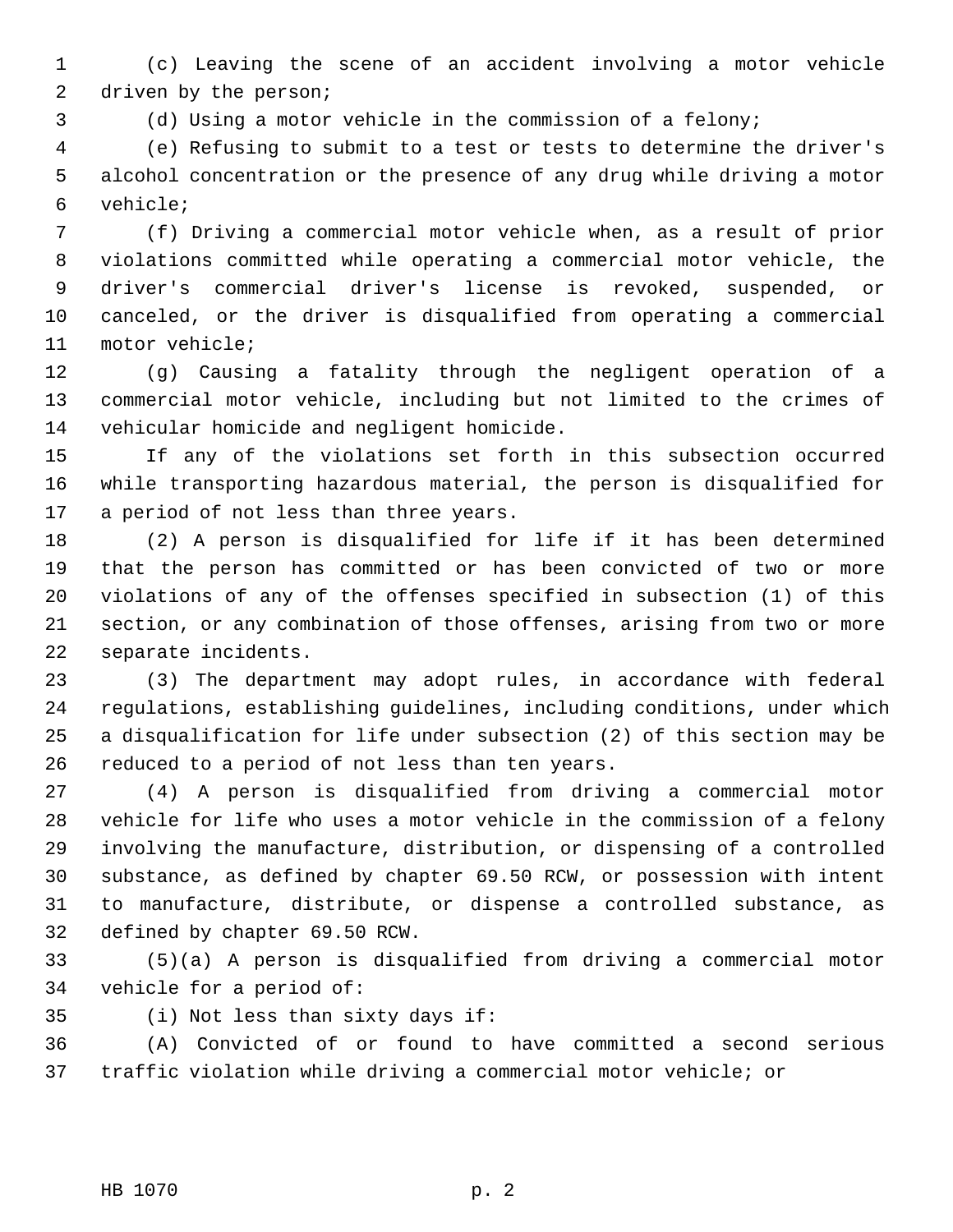1 (B) Convicted of reckless driving, where there has been a prior 2 serious traffic violation; or

3 (ii) Not less than one hundred twenty days if:

 4 (A) Convicted of or found to have committed a third or subsequent 5 serious traffic violation while driving a commercial motor vehicle; or

 6 (B) Convicted of reckless driving, where there has been two or more 7 prior serious traffic violations.

 8 (b) The disqualification period under (a)(ii) of this subsection 9 must be in addition to any other previous period of disqualification.

10 (c) For purposes of determining prior serious traffic violations 11 under this subsection, each conviction of or finding that a driver has 12 committed a serious traffic violation while driving a commercial motor 13 vehicle or noncommercial motor vehicle, arising from a separate 14 incident occurring within a three-year period, must be counted.

15 (6) A person is disqualified from driving a commercial motor 16 vehicle for a period of:

17 (a) Not less than one hundred eighty days nor more than one year if 18 convicted of or found to have committed a first violation of an out-of-19 service order while driving a commercial vehicle;

20 (b) Not less than two years nor more than five years if, during a 21 ten-year period, the person is convicted of or is found to have 22 committed two violations of out-of-service orders while driving a 23 commercial motor vehicle in separate incidents;

24 (c) Not less than three years nor more than five years if, during 25 a ten-year period, the person is convicted of or is found to have 26 committed three or more violations of out-of-service orders while 27 driving commercial motor vehicles in separate incidents;

28 (d) Not less than one hundred eighty days nor more than two years 29 if the person is convicted of or is found to have committed a first 30 violation of an out-of-service order while transporting hazardous 31 materials, or while operating motor vehicles designed to transport 32 sixteen or more passengers, including the driver. A person is 33 disqualified for a period of not less than three years nor more than 34 five years if, during a ten-year period, the person is convicted of or 35 is found to have committed subsequent violations of out-of-service 36 orders, in separate incidents, while transporting hazardous materials, 37 or while operating motor vehicles designed to transport sixteen or more 38 passengers, including the driver.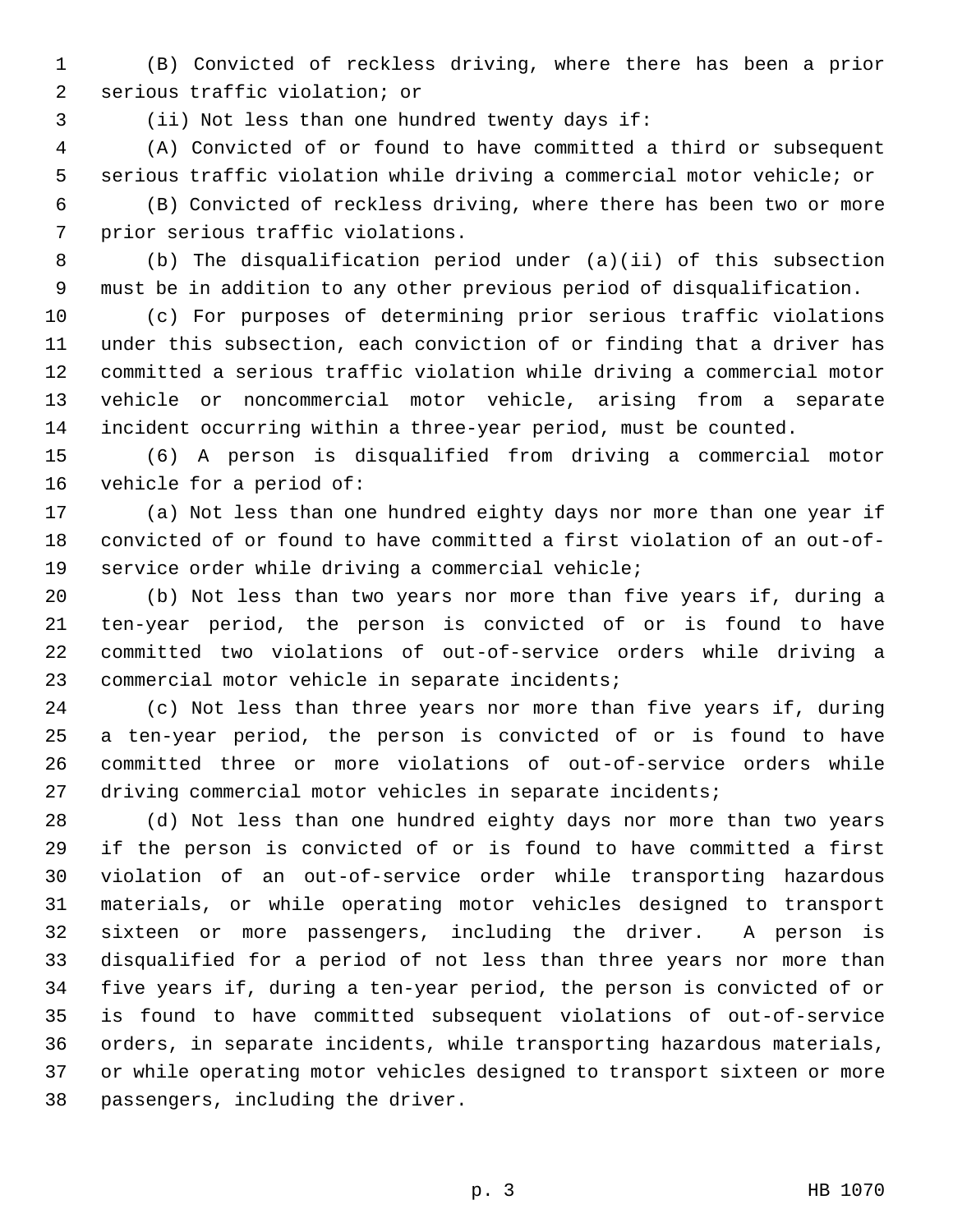1 (7) A person is disqualified from driving a commercial motor 2 vehicle if a report has been received by the department under RCW 3 46.25.125 that the person has received a verified positive drug test or 4 positive alcohol confirmation test as part of the testing program 5 conducted under 49 C.F.R. 40. A disqualification under this subsection 6 remains in effect until the person undergoes a drug and alcohol 7 assessment by a substance abuse professional meeting the requirements 8 of 49 C.F.R. 40, and the person presents evidence of satisfactory 9 participation in or successful completion of a drug or alcohol 10 treatment and/or education program as recommended by the substance 11 abuse professional, and until the person has met the requirements of 12 RCW 46.25.100. The substance abuse professional shall forward a 13 diagnostic evaluation and treatment recommendation to the department of 14 licensing for use in determining the person's eligibility for driving 15 a commercial motor vehicle. Persons who are disqualified under this 16 subsection more than twice in a five-year period are disqualified for 17 life.

18 (8)(a) A person is disqualified from driving a commercial motor 19 vehicle for the period of time specified in (b) of this subsection if 20 he or she is convicted of or is found to have committed one of the 21 following six offenses at a railroad-highway grade crossing while 22 operating a commercial motor vehicle in violation of a federal, state, 23 or local law or regulation:

24 (i) For drivers who are not required to always stop, failing to 25 slow down and check that the tracks are clear of an approaching train;

26 (ii) For drivers who are not required to always stop, failing to 27 stop before reaching the crossing, if the tracks are not clear;

28 (iii) For drivers who are always required to stop, failing to stop 29 before driving onto the crossing;

30 (iv) For all drivers, failing to have sufficient space to drive 31 completely through the crossing without stopping;

32 (v) For all drivers, failing to obey a traffic control device or 33 the directions of an enforcement officer at the crossing;

34 (vi) For all drivers, failing to negotiate a crossing because of 35 insufficient undercarriage clearance.

36 (b) A person is disqualified from driving a commercial motor 37 vehicle for a period of: